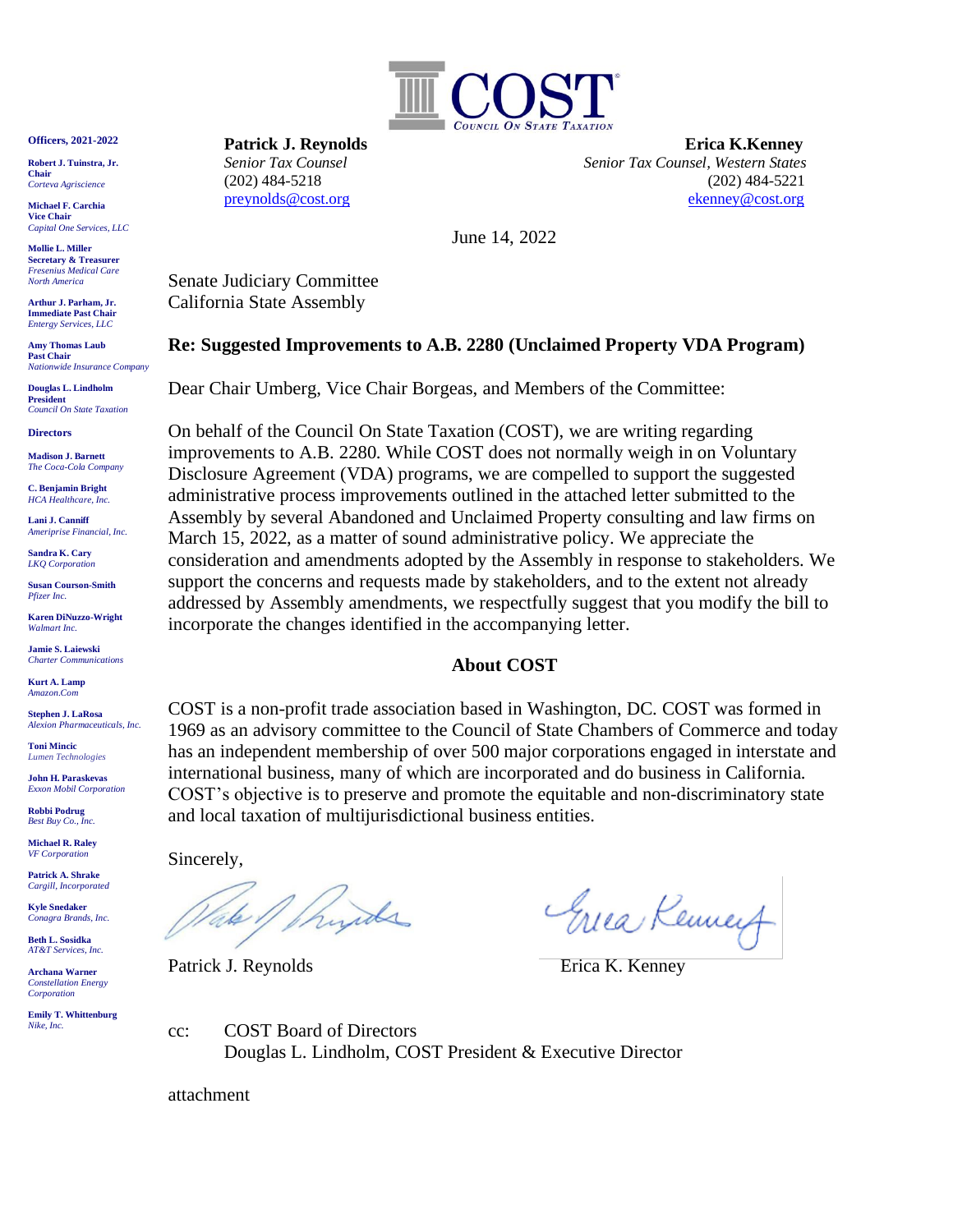#### **Support AB No. 2280 if Amended**  March 15, 2022

California State Assembly Committee on Judiciary Legislative Office Building 1020 N Street, Room 104 Sacramento, CA 95814

### Via Web Portal

We present this position letter on Assembly Bill No. 2280 as some of the leading providers of unclaimed property consulting and/or legal services to companies who report and remit unclaimed property to all US jurisdictions, either through annual filing, voluntary disclosures, or audits. Collectively we have served on boards of trade organizations focused on holder's rights, testified in front of other state legislatures on unclaimed property legislation, submitted official commentary in front of the uniform law commission, and more. In short, we believe we are some of the Country's leading experts on state unclaimed property regulatory enforcement. Based on our collective experience and expertise, we take this opportunity to propose relatively minor changes to the proposed California Voluntary Compliance Program ("Program") that we believe will maximize the Program's effectiveness, reach and overall impact.

At the outset, we applaud the proposed Program as a first step in achieving, the overarching goal, as stated in Section 1 of the bill, to collect as much past due unclaimed property as possible in order to return it to California residents. To achieve that goal the Program should incent enrollment by as many holders as possible and also ensure that what is reported as part of the Program is complete – not just a portion of what is past due. However, a robust and meaningful voluntary compliance program should also encourage all holders with past due property to come forward and, at the same time, ensure that holders who complete the Program become regular and ongoing annual filers.

As drafted, the proposed Program does not go far enough to achieve the goal of collecting all unreported unclaimed property. Instead, the proposed Program is simply an amnesty program that is substantively no different than the amnesty program the State Controller's Office ("SCO") offered in the early 2000s. In its current form, the Program is simply a pathway for holders to self-identify past due property and report and remit it in exchange for interest abatement. Further, the proposed Program is even more restrictive in who can participate than the prior amnesty program, and provides a shorter time horizon to identify, report and remit past due property.

While the prior amnesty program yielded \$196 million in additional past due unclaimed property being reported, the prior program did little to nothing to increase the amount of unclaimed property that gets reported annually to California. As the SCO Office stated in its March 1, 2020, SCO Report to the Joint Legislative Budget Committee and Chairpersons of the Fiscal Committees of the Assembly and Senate, amnesty programs are ineffective because they (1) are unlikely to result in sustainable compliance with the California Unclaimed Property Law, (2) trigger systemic noncompliance; and (3) result in additional state costs. California historic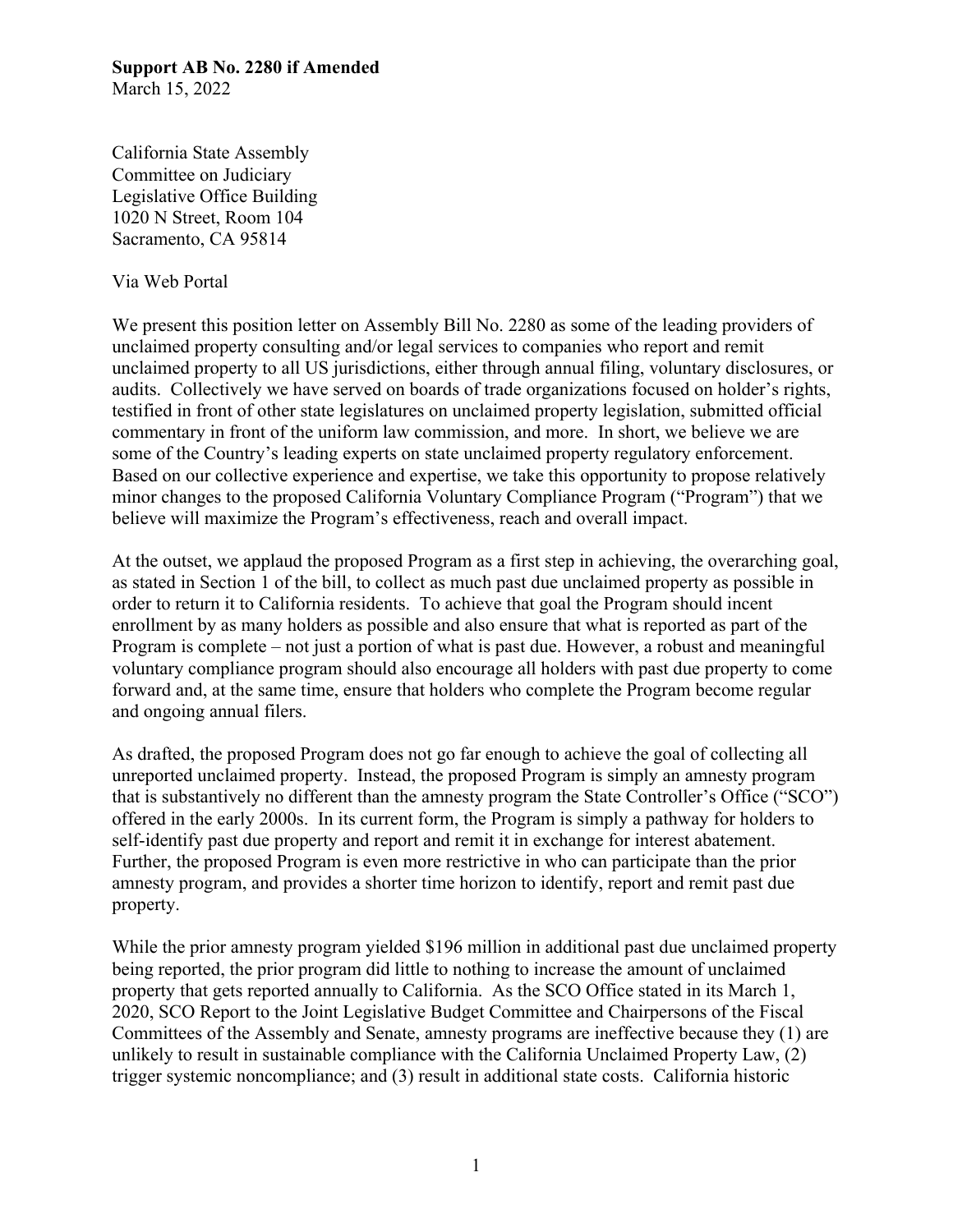# **Support AB No. 2280 if Amended**

March 15, 2022

annual filing data from the same report demonstrably shows that the prior amnesty program had little impact on annual filing:

- In 2001-2002 when SCO introduced its amnesty program, non-amnesty standard annual reports were 15,043 total reports yielding \$586 million of unclaimed property reported and remitted.
- In 2016-2017 there were 16,555 holder reports in which \$594 million dollars was reported and remitted. That equates to 10% increase in holder reports over the last 15 years, and a 1.365% increase over the past fifteen years in the amount of unclaimed property reported to CA through annual compliance.
- In fact, in the period 2013-2014 through 2018-2019, there were only two years in which the total amount of unclaimed property reported to California through standard annual reporting exceeded the amount reported/remitted in  $2001-2002$ <sup>1</sup>

We appreciate that California residents would benefit from an additional one-time remittance of \$200 million in unclaimed property. However, the evidence suggests that a program yielding the same results as the prior amnesty program, will not increase annual compliance or increase the amount of unclaimed funds returned to California residents. Thus, not meeting the overall goal of the Program.

On the other hand, if the Program is designed to encourage ongoing annual compliance, the amount returned to California owners would increase accordingly. The following example illustrates that point. On average over the period 2013-2019, the SCO returned 45.40% of unclaimed property that is remitted year over year.<sup>2</sup> Using the average amount reported for the same period, and the average amount returned by SCO, increasing the amounts reported by 10% would likely yield \$31 million in additional unclaimed property returned to California residents by SCO annually. It follows that increasing the amounts reported by 20% would likely yield \$61 million dollars in additional unclaimed property returned to California residents by SCO annually. Increasing annual compliance by 100% would likely yield \$294 million in additional unclaimed property returned to California residents annually by the SCO.

|                           | 10% increase |            | 20% increase |            | 30% increase |               | 40% increase |                 | 50% increase |               | 100% increase |              |
|---------------------------|--------------|------------|--------------|------------|--------------|---------------|--------------|-----------------|--------------|---------------|---------------|--------------|
| Baseline: \$644,881.17    |              | 709,369.28 | Ŝ            | 773.857.40 | -S           | 838.345.52    |              | 902,833.63      | Ś            | 967,321.75    |               | 1,289,762.33 |
| Amount returned to owners |              |            |              |            |              |               |              |                 |              |               |               |              |
| by SCO                    |              | 322,080.10 |              | 351.360.11 | ∣S           | 380.640.12 \$ |              | $409.920.13$ \$ |              | 439,200.14 \$ |               | 585,600.18   |
|                           |              |            |              |            |              |               |              |                 |              |               |               |              |
| Avg Amt Returned by SCO   |              | 290.683.33 | -S           | 290.683.33 |              | 290.683.33 \$ |              | $290.683.33$ \$ |              | 290,683.33 \$ |               | 290,683.33   |
|                           |              |            |              |            |              |               |              |                 |              |               |               |              |
| Amt not being returned to |              |            |              |            |              |               |              |                 |              |               |               |              |
| owners                    |              | 31.396.77  |              | 60,676.78  |              | 89.956.79     |              | $119,236.80$ \$ |              | 148,516.81 \$ |               | 294,916.85   |

<sup>&</sup>lt;sup>1</sup> See the March 1, 2020, SCO Report to the Joint Legislative Budget Committee and Chairpersons of the Fiscal Committees of the Assembly and Senate.

<sup>&</sup>lt;sup>2</sup> This statistic, based on data from March 1, 2020, SCO Report to California Legislature (Page 5), is somewhat misleading, as owners can claim property reported in prior years, not necessarily the year the property was remitted. However, averaging the amount returned (especially since the amount reported is essentially static), a trend can be determined.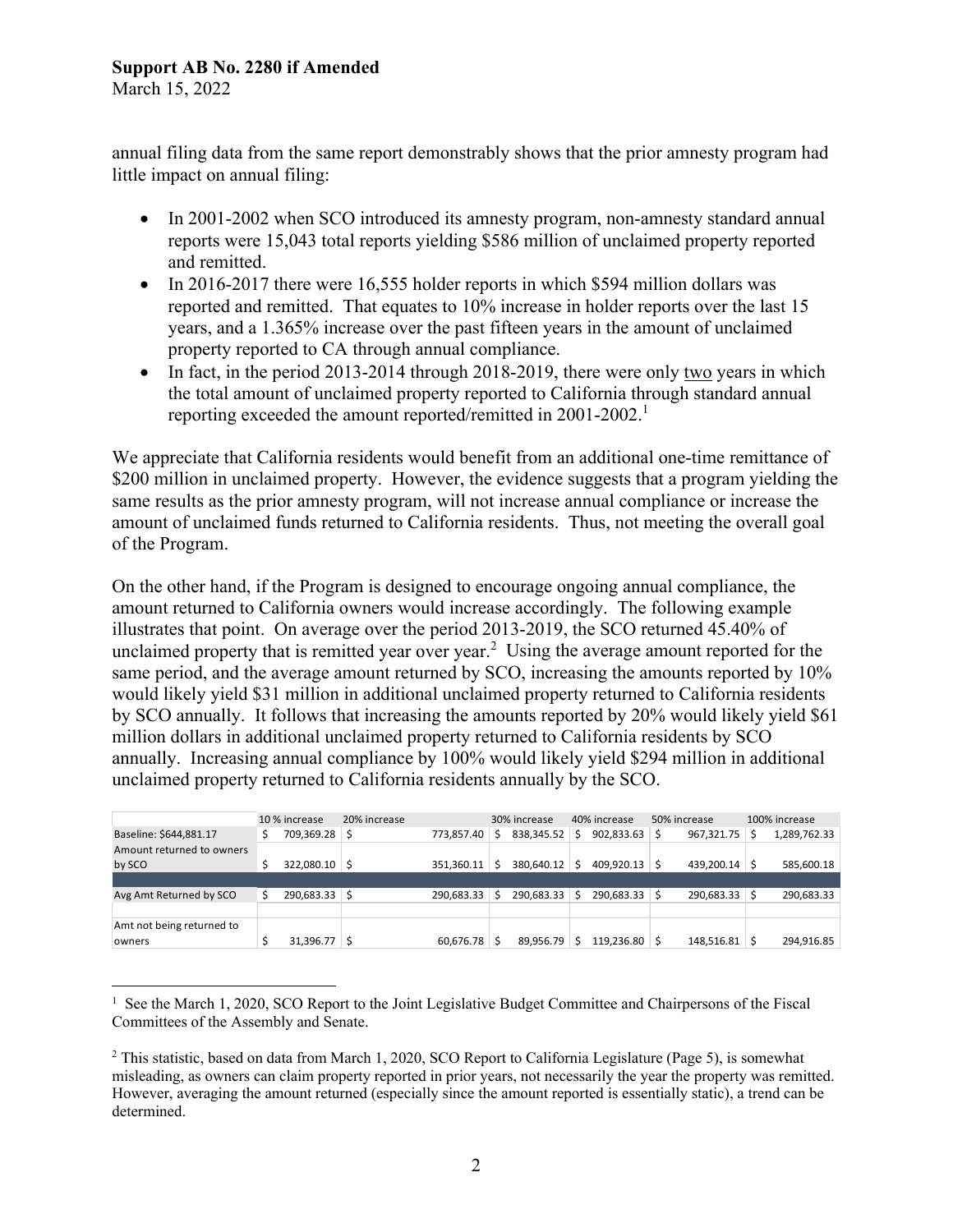It is thus evident that a Program designed to maximize and incent enrollment by as many holders as possible and that ensures material and ongoing annual compliance would benefit California residents on an ongoing basis. Based on our experience and knowledge of other state programs, we believe the Program can achieve these dual goals with the proposed amendments referenced below.

### *1. Strike §1577.5(d)(3) and (4) as Unfair to Certain Holders*

The first proposed amendment would be to strike paragraphs (d)(3) and (4) in proposed Section 1577.5:

(3)The Controller has notified the holder of an interest assessment under Section 1577 within the previous five years, and the interest assessment remains unpaid at the time of the holder's request to enroll.

(4)The Controller has waived interest assessed against the holder within the previous five years.

Under the current version of the bill, holders that have been assessed interest and have an outstanding waiver request as well as holders that have received a waiver of interest in the last five years, are prevented from taking part in the Program. Holders are often assessed interest in error or have good cause to receive an abatement of such an assessment. Why should holders who have lawfully appealed a wrongful assessment of interest be treated differently than those holders that never received an interest assessment but failed to report an entire property type? It does not stand to reason that these holders who have correctly received an abatement of interest or that are currently requesting a valid abatement of interest, should be treated differently than non-compliant holders. Holders hit especially hard by these provisions are holders that want to come into compliance but have acquired a company which has received an interest waiver in the past. If the goal is to encourage compliance, it does not make sense to prevent the holders from taking part of the proposed Program. It is for these reasons that we suggest the removal of subsections (3) and (4) of section 1577.5.

# *2. Increase the Completion Requirement from Six Months to Eighteen Months*

We also propose to amend the bill to extend the amount of time a holder must submit a report after enrolling in the Program from six months to eighteen months. Based on our experience, it takes most holders, especially large, complex organizations, more than six months to complete a self-review in order to identify all past due unclaimed property. Other state voluntary compliance programs allow for at least a year (with the possibility for extensions), while other successful state voluntary compliance programs allow18 months to two-years. We propose 18-months as enough time for California holders to complete the Program. While there will be holders who are able to report well within 18 months, providing a longer timeframe will incent holders to employ a more thorough self-review. Accordingly, we would suggest amending Section 1577.5 (e)(4) as follows:

(4) Reports to the Controller as required by subdivisions (b), (c), and (e) of Section 1530